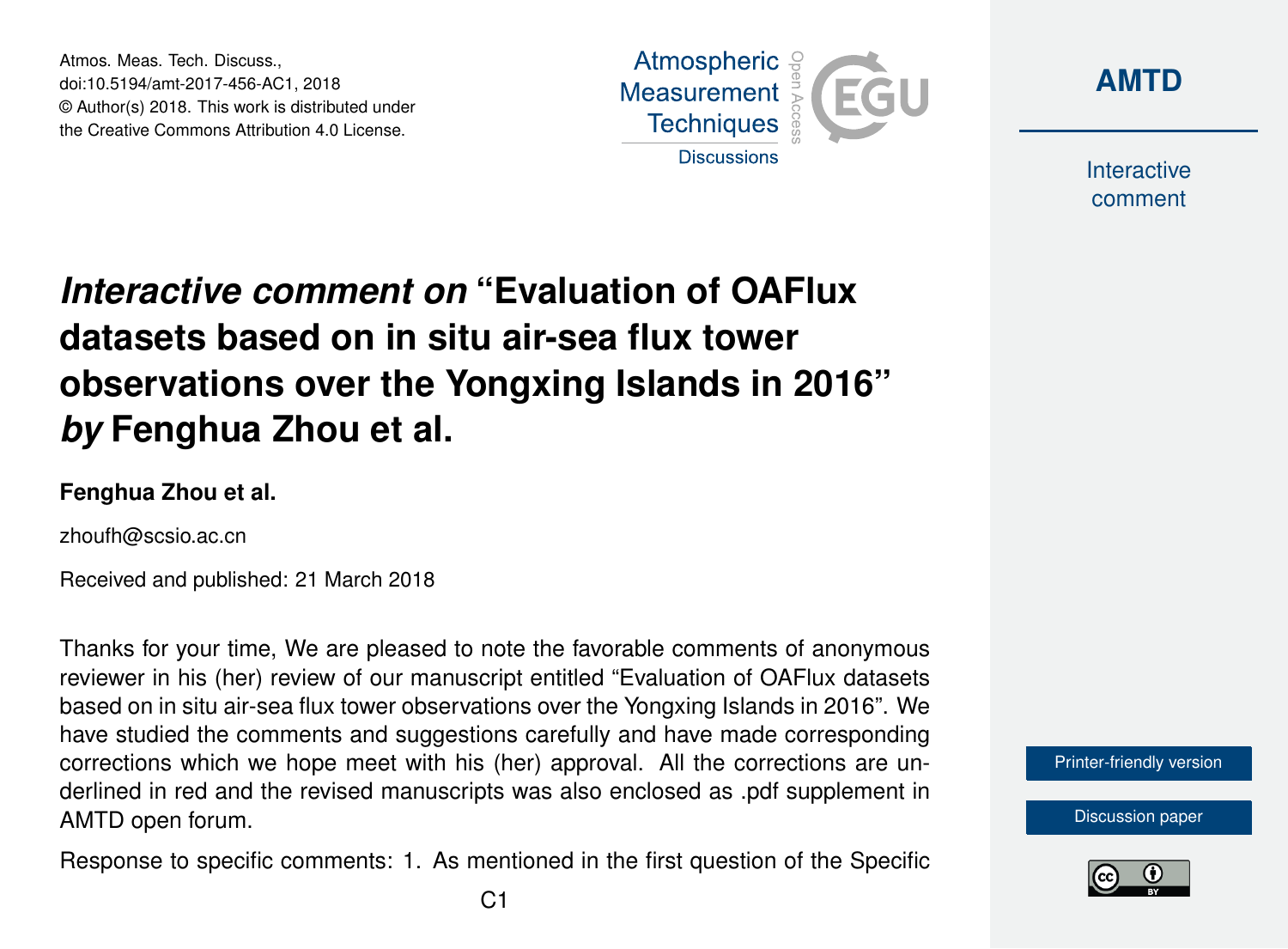comments, the reviewer suggest us to add more detailed observation system description mounted on YXASFT.

Response: The hardware and online data acquisition programme of the observation system was jointly designed by the first author and the CSI (Campbell Scientific, Inc) engineers. We think this part is not very much related to the core study content of the paper, so we just use a brief sentence introduces the system architecture and fig.2 are enclosed for your information. We also applied for the Chinese invention patent of this air-sea boundary layer observation system, if the readers want to know more about this YXASFT and its observation system, can send E-mail to the corresponding author, we will send hardware and data acquasition programme for your reference.

2. What's the meaning of SEx, VXx, Px, Ixx. . ., it's a signal, or protocol standard, or sensor hardware interface?

Response: Abbreviations such as SEx, VXx, Px, Ixx appears in Fig.2 are different signal output or input channels in CR3000 datalogger. Take channel SEx for example, it's the channel Signle-Ended Analogy input (CR3000 has 16 channel of SE). I added a reference of CR3000 USER'S MANUAL in Figure 2's caption.

3. In addition, I pay more attention to the data sharing and data quality. Whether the data can be open access directly by contract the communication author after the publication of the paper? What is the data format? Wheather the necessary data quality control is taken?

Response: Of course, after the publication of the paper, the field observation data used in the YXASFT can be obtained from the authors via email to the corresponding author, we welcome more researchers using the data to verify the conclusions in this paper or carry out more in-depth research study. The data was prvided in the form of .dat, .xls and .txt with a data description header such as: Time stamp (YY/MM/DD HH:MM:SS), Wind speed (m/s), Wind direction (°)ïijŇAir temperature (âĎČ) and so on. Yes, we indeed do the necessary data quality control by despiking and averaging. The **Interactive** comment

[Printer-friendly version](https://www.atmos-meas-tech-discuss.net/amt-2017-456/amt-2017-456-AC1-print.pdf)

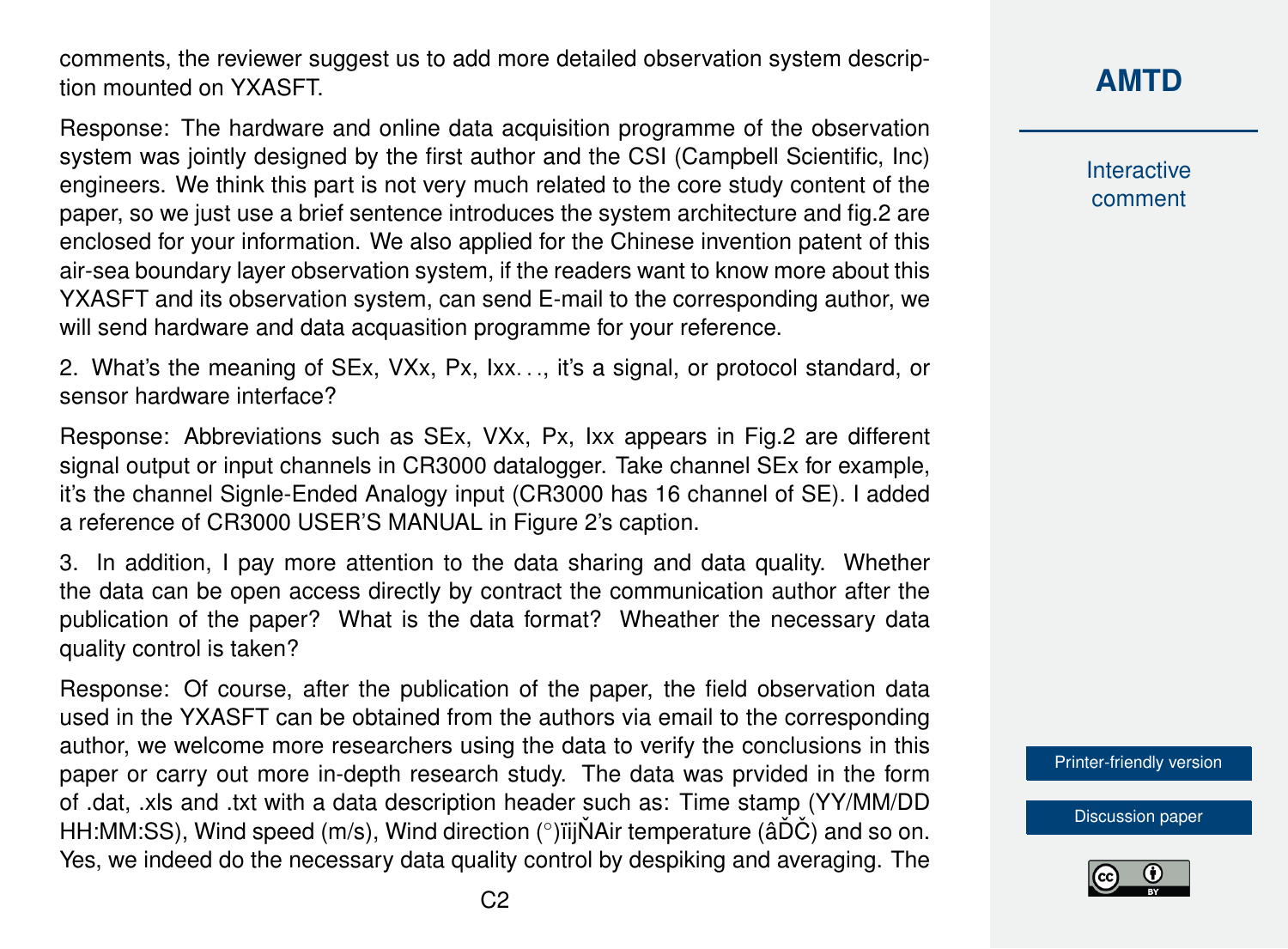first hand observation data was obtained directly from data tables stored in CR3000 CF card, CR3000 scan sensors in a 1Hz frequency, an average value (the average value of the 1800 sets of data) was stored in data tables in every 30 mins, despiking was performed before averaging. For each variable, a spike is defined as a value that exceeding window mean  $\pm$  3.5 standard deviations over a certain time window (set to 5 min). Detected spikes were identified and replaced based on a linear interpolation of neighboring values.

4. I visited the data sharing website listed in Page 3, line 17 and found that the web is in Chinese, it's not convinent for non Chinese readers, also I could not found the data download link.

Response: Thanks for your suggestions and visiting our data website. Yes, the first version of this data sharing website was developed in Chinese language. After all the functions of the website passed running test, we will upgrade this website to both Chinese and English editions. The Login: CSL-CER and password: ruhuna metioned in the paper is only for real-time data and historical data curve display, to download the data files readers should contract the corresponding author for a new authorized username and password and a data sharing agreement must be signed, you can relogin the system with this new username and password, then data download link works.

5. In sec 3.1, the authors did a nice job to validate COARE3.0 using the direct eddy convariance flux (ECF) measurements, the verifying results are convincing. However, they didn't give descriptions of the EC data processing steps and the algorithm taken by each step. As I know that the EC method is mathematically complex, and significant care is required to set up different processing steps for different sites, measurements and study purposes, the difference in the processing algorithm can result in the difference between the turbulent fluxes results. I suggest the authors to add a brief description on how the fluxes are parameterized and calculated for the ECF trubulent data. The authors can also add a figure to express the ECF data processing flow more clearly. For instance, which algorithms were adopted for coordinatate rotation and WPL

**[AMTD](https://www.atmos-meas-tech-discuss.net/)**

Interactive comment

[Printer-friendly version](https://www.atmos-meas-tech-discuss.net/amt-2017-456/amt-2017-456-AC1-print.pdf)

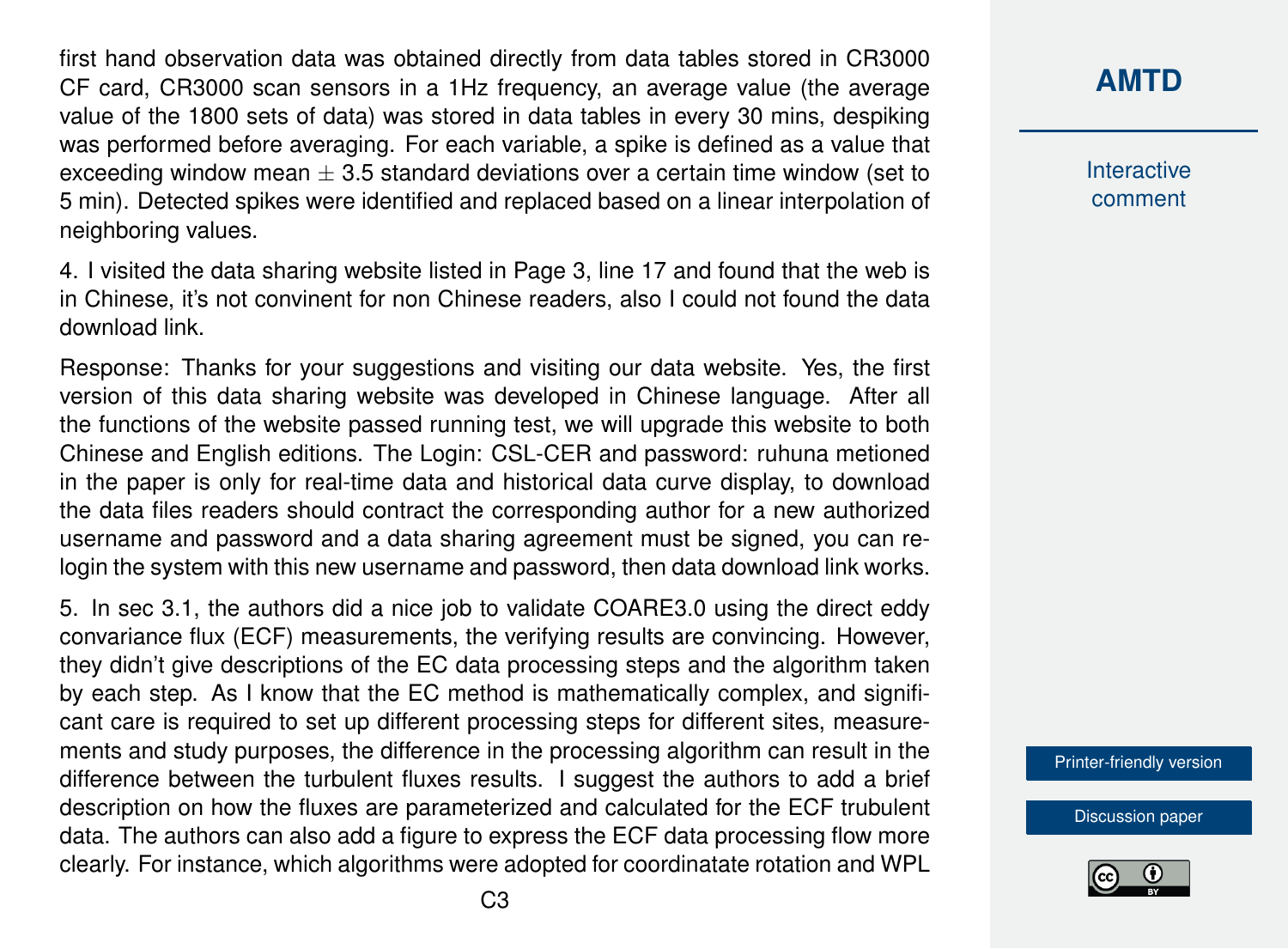#### compensation?

Response: Thanks for your suggestion, in this paper the directly measured eddy convariance heat fluxes by IRGASON ECF system was used to verify the performance of COARE3.0. The online flux calculation program EasyFlux\_DL developed by CSI was run in CR3000, the turbulent data processing steps are as follw: despiking [Vickers et al., 1997], Coordinate rotation [van Dijk et al., 2004], frequency correction [Moncrieff et al., 2004], WPL compensation [Wallace et al., 2006].As suggested by reviewer, I added figure 3 to show the data processing flow of EC data in the paper.

6. According to the description of in suit data in the paper, I realized that the wind speed range in the YXASFT observed data covers typhoon force winds, as there were at least 2 strong typhoons (No.1603 "MARINAE" and No.1624 "SARIKA") passed through Xisha sea area. So I suggest the authors to add discussions on how COARE3.0 algorithm performs compared to observed exchange coefficients for high wind conditions.

Response: Parameterization of exchange coefficients in high wind is a hot topic in recently years. Both laboratory results [Haus et al., 2010] and field observations [Zhang et al., 2008] indicated that the variations of exchange coefficients in high wind were quite different from that in moderate wind. Some of our observed wind speed reached the high wind level, however, for parametric studies, high frequency observations from several Hz to tens of Hz are essential based on the eddy covariance (EC) method. In this study, the EC system installed on YXASFT only worked for two months from 1st Feb to 29th Mar, and no typhoon passed through Xisha during this period. Consequently, the exchange coefficients could not be obtained from in situ data and the observational LHF was calculated by the bulk method COARE 3.0. Our limited knowledge of the parameterization of exchange coefficients would probably, to some degree, lead to uncertainties in the estimates of LHF under high wind conditions. This is a problem remains to be ameliorated with more available observational data under extreme conditions in the future. It is also an important way to develop more reliable and applicable parameterization schemes for exchange coefficients to improve performances of

## **[AMTD](https://www.atmos-meas-tech-discuss.net/)**

Interactive comment

[Printer-friendly version](https://www.atmos-meas-tech-discuss.net/amt-2017-456/amt-2017-456-AC1-print.pdf)